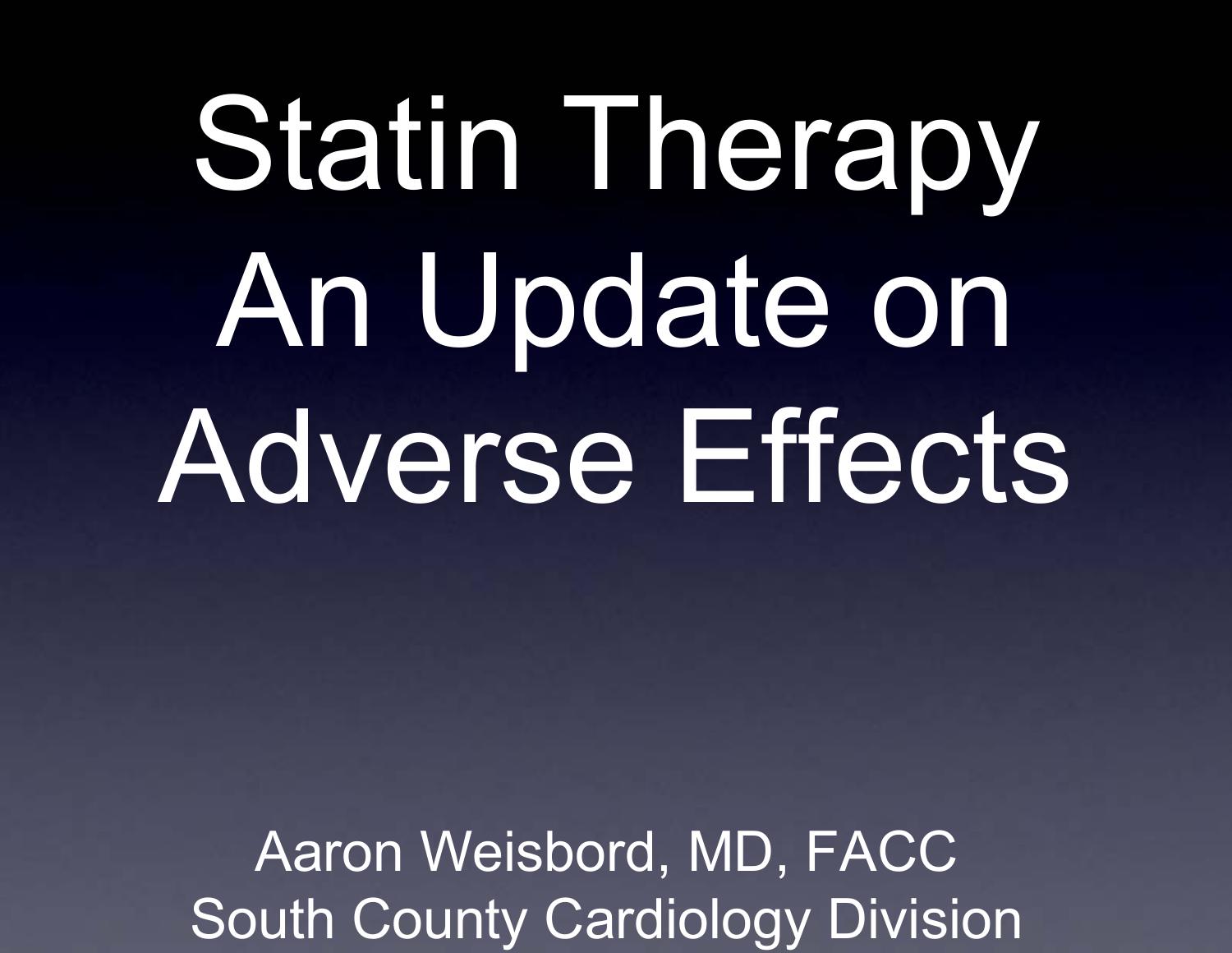# Introduction

- $\bigodot$ Statin use has been associated with many potential side effects.
- $\bullet$ **• Statin intolerance rates are significantly high** such that patient adherence should not be assumed.
- $\bullet$  Statin side effects, both real and imagined, adversely affect patient health, their sense of well being, and can jeopardize the patient-physician relationship.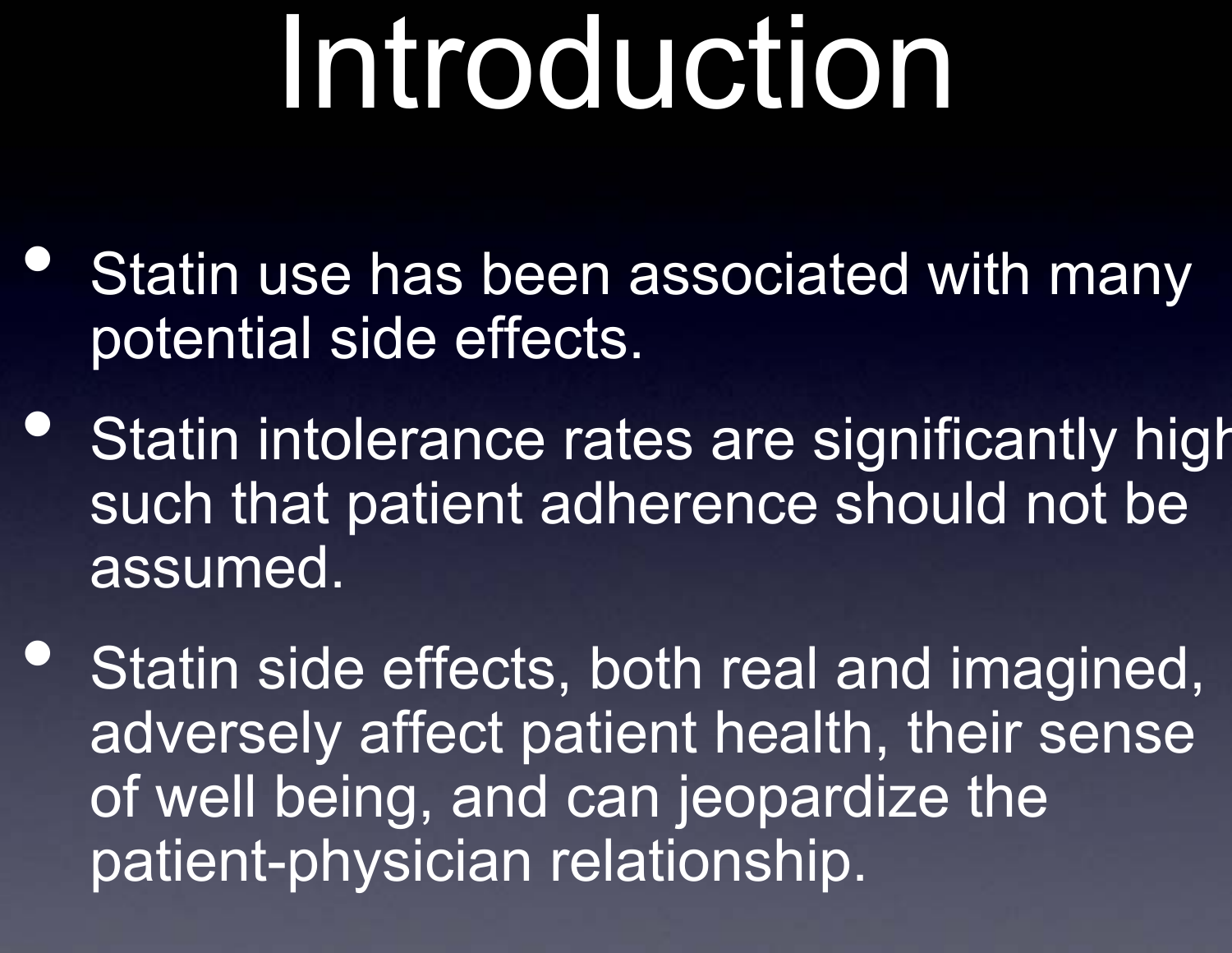# Overview

- $\bullet$  Review the frequency of statin use and discontinuation rates.
- Review three potential adverse effects of statins and the data on their incidence.
- $\bullet$  Discuss ways to approach patients with each side effect.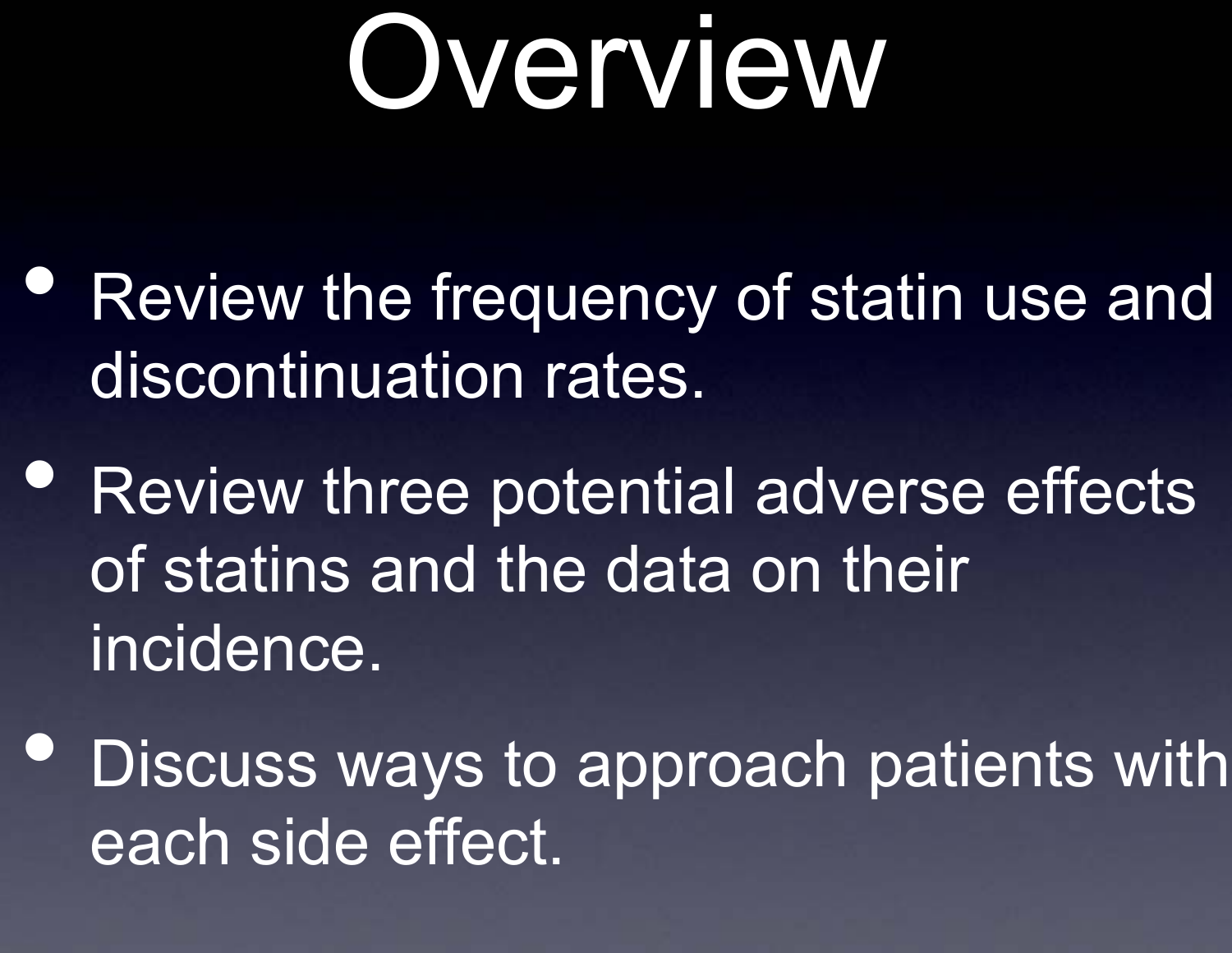- Statin Facts  $\bullet$  Statins are the most widely prescribed drugs worldwide.<sup>1</sup>
- $\bullet$  According to IMS Health there were more than 300,000,000 prescriptions fo statins written between 2005 and 2011 alone.

 $\bullet$  25% of patients prescribed statins stop the medications within 6 months and u p to 60% discontinue the medication within 2 years. 2 1-Baigent C et al Efficacy and safety of cholesterol lowering treatment Lancet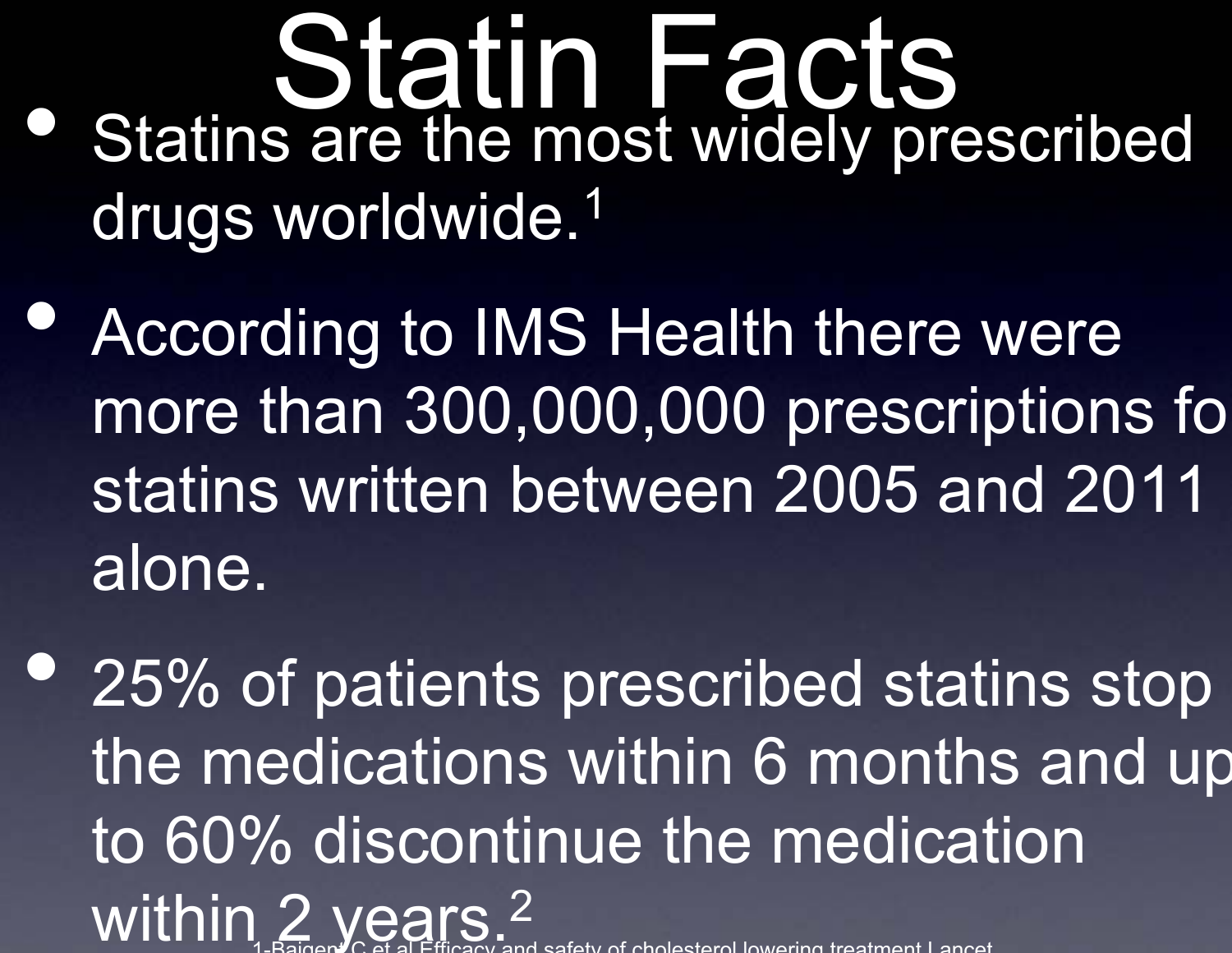# **Effects**

- Why use them? Statin use confers a clear benefit in reduction of risk of cardiovascular events for primary and secondary prevention.
- $\bullet$  Statins lower the burden of atherogenic lipid particles, may stabilize vulnerable plaque, improve endothelial function, and potentially, in a subset of patients, lead to regression of atherosclerosis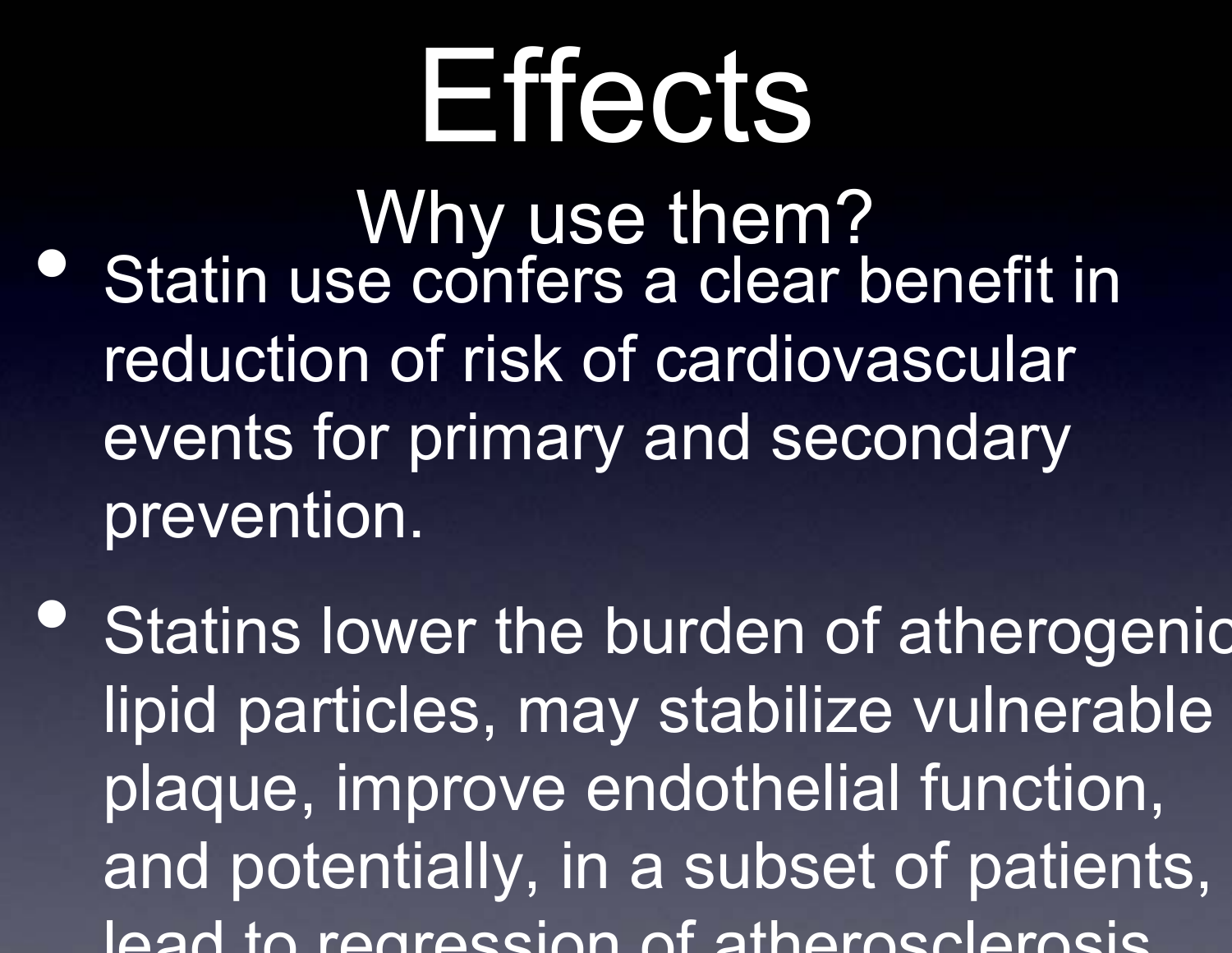## **Sidential Side** Effect of Statins

1.Myopathy 2.Memory and cognitive impairment 3.Diabetes mellitus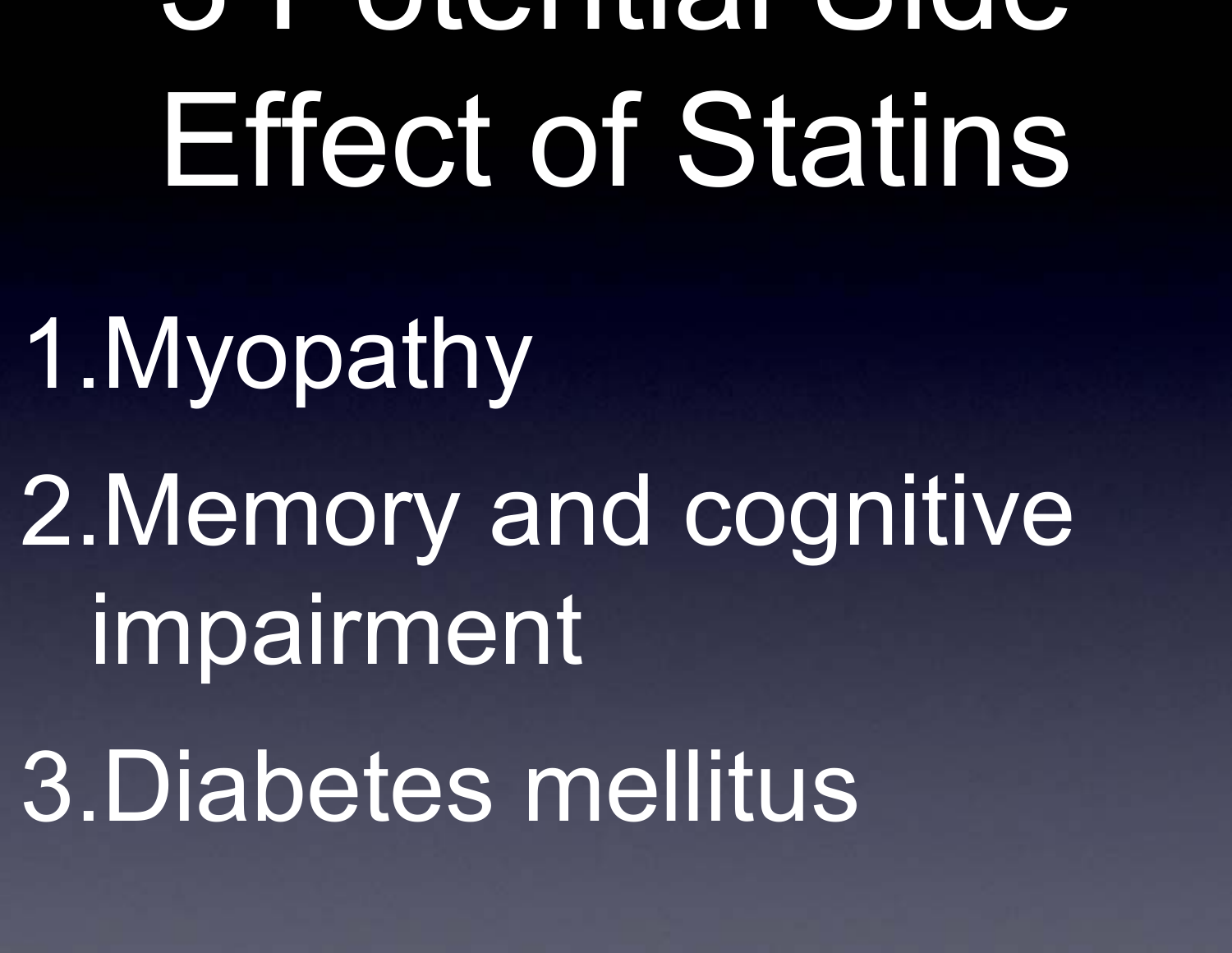## **Statin Myopathy**

- $\bullet$  Myopathy-most common side effect but poorly defined (myalgias, arthralgias, fatigue, malaise). Occur more commonly in practice than in clinical trials. -incidence unknown but probably in range of 10-25%.
- Myositis-rare ≈.5% Elevated CK with or without muscle symptoms.
- Rhabdomyolysis-<.1%. CK > 10 times ULN with muscle symptoms.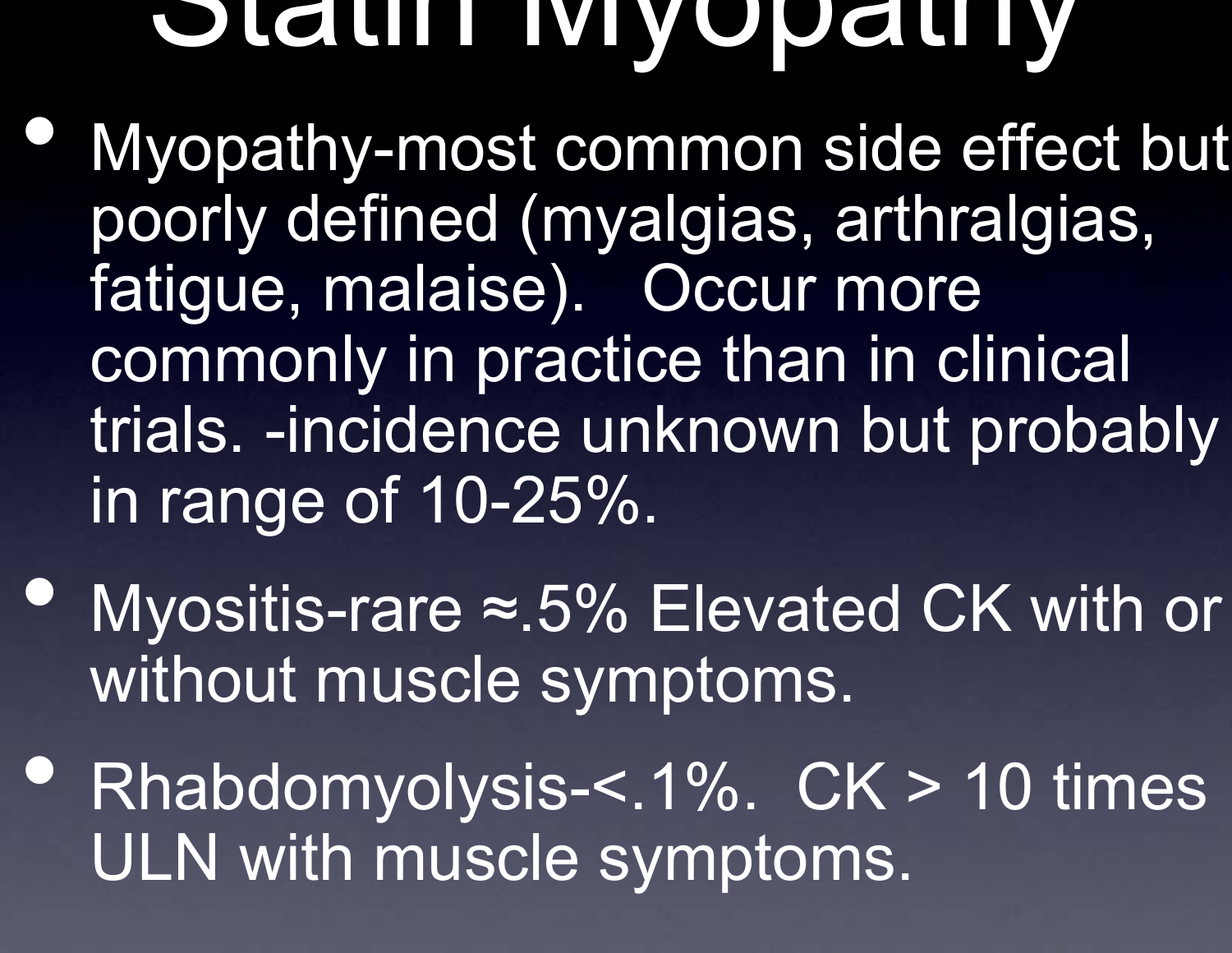## Myopathy

- $\bullet$  **Symptoms may include muscle pain, burning and weakness, particularly after exertion. Joint pains are also commonly described.**
- • **There is no definitive test to diagnose statin myopathy.**
- $\bullet$  **Often are not associated with an increase in creatine kinase (CK) levels.**
- $\bullet$  **There are conditions or behaviors (thyroid disease, alcohol consumption, or excessive supplement use) that may increase the likelihood of statin myopathy.**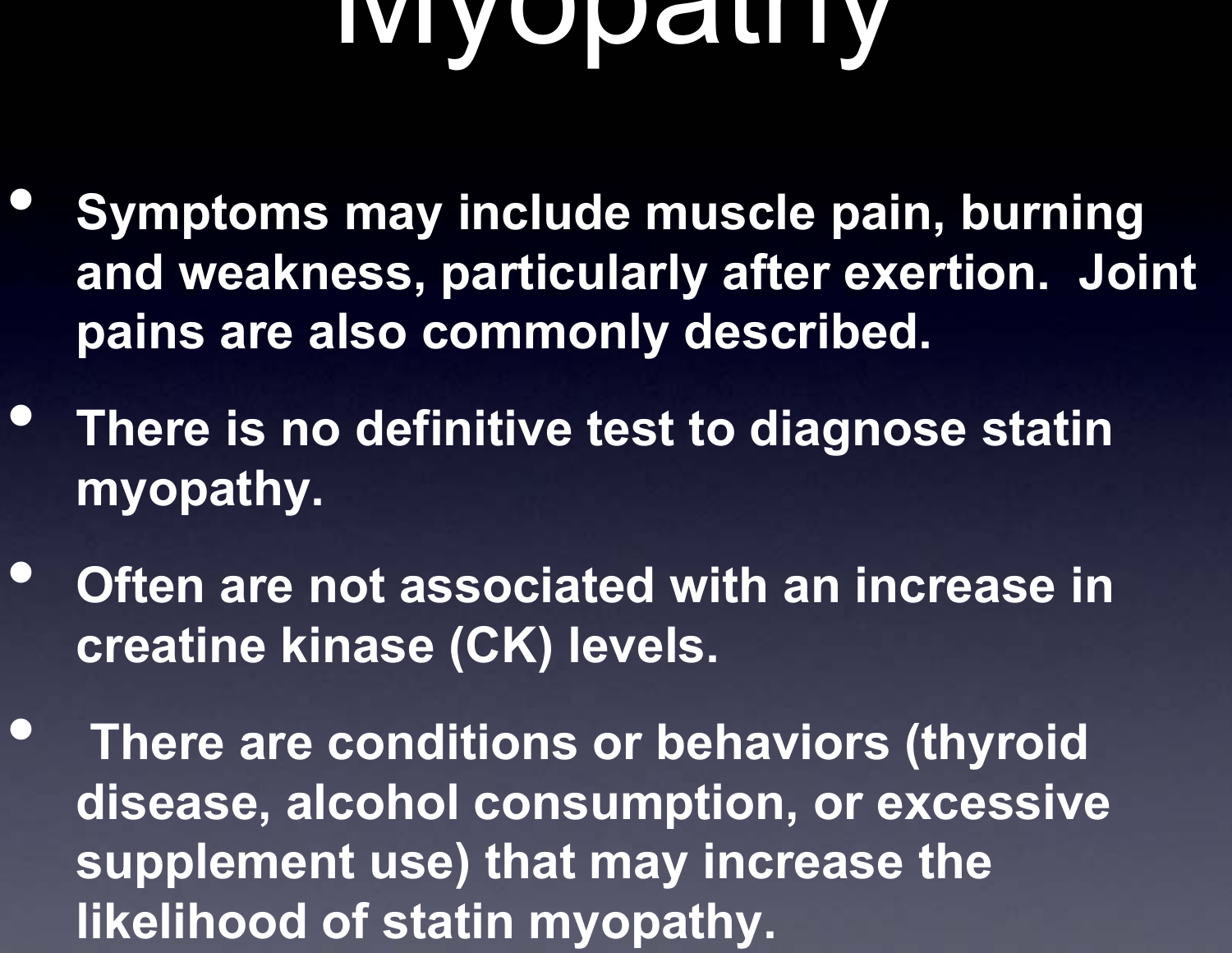## Statin Myopathy: The Data

- $\bigodot$  **Largest observational study was PRIMO-2005. 7900 hyperlipidemic patients. No control group.**
	- $\bullet$  **10.5% of patients reported muscular symptoms. Median time to onset was 1 month.**
- $\bullet$  **FDA Adverse Events Reporting System-2012 Higher potency <sup>≈</sup>higher reported rates of muscle complaints**
	- $\bullet$  **Relative rank rosuvastatin 1.0> atorvastatin .55 >simvastatin .26>pravastatin .17>lovastatin .075**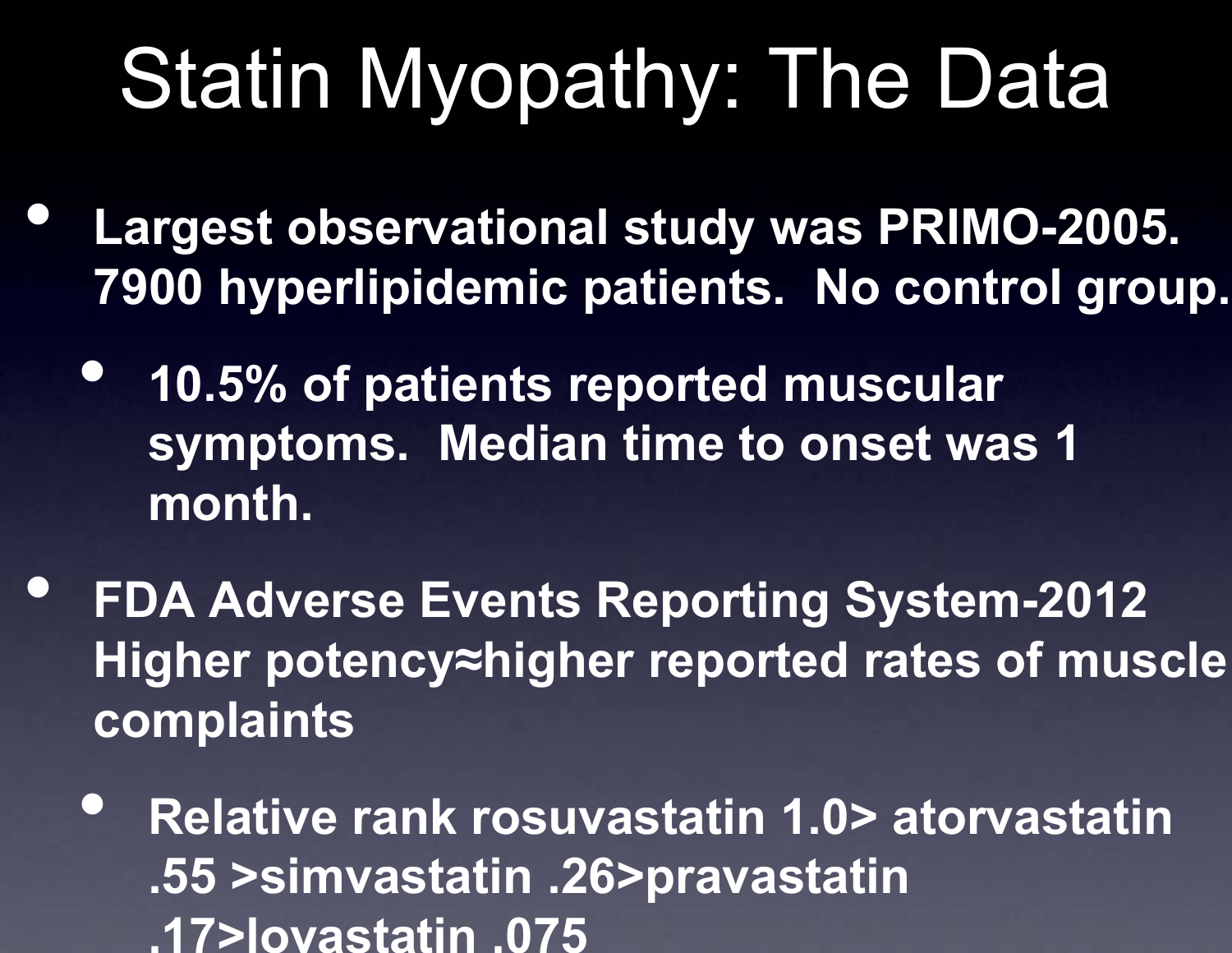## statin myopathy

- $\bullet$  **Our job is determine the likelihood that the symptoms are due to the statin vs. an alternativ ecause.**
	- $\bullet$  **Did the symptoms start within a few weeks of initiation of the statin?**
	- $\bullet$ **• Is the discomfort more frequent or severe after physical activity? Is the discomfort symmetric?**
	- **Have the symptoms persisted for more than 2 weeks?**
	- $\bullet$  **Do the symptoms resolve within 2 weeks of discontinuation of the statin?**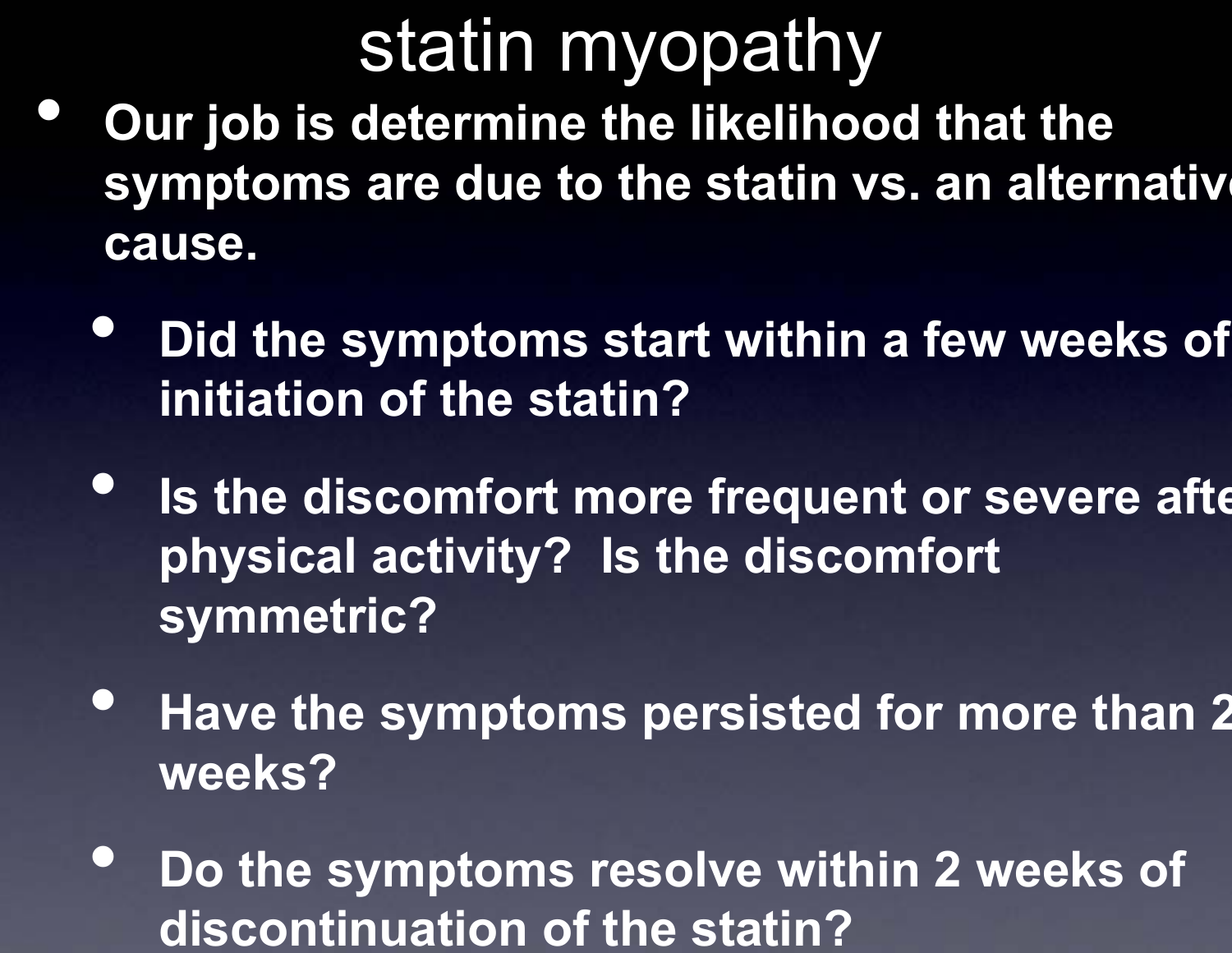#### Differential diagnosis of statin myopathy

**1. Metabolic myopathy or peripheral neuropathy**



- **Is there objective evidence of muscle weakness, fasciculations or abnormal reflexes?**
- **2. Peripheral arterial disease-Dyslipidemia is a risk factor for PAD.**

**Asymmetric pain with diminished pulses and a pattern of exacerbation during (rather than after) activity and improves quickly with rest**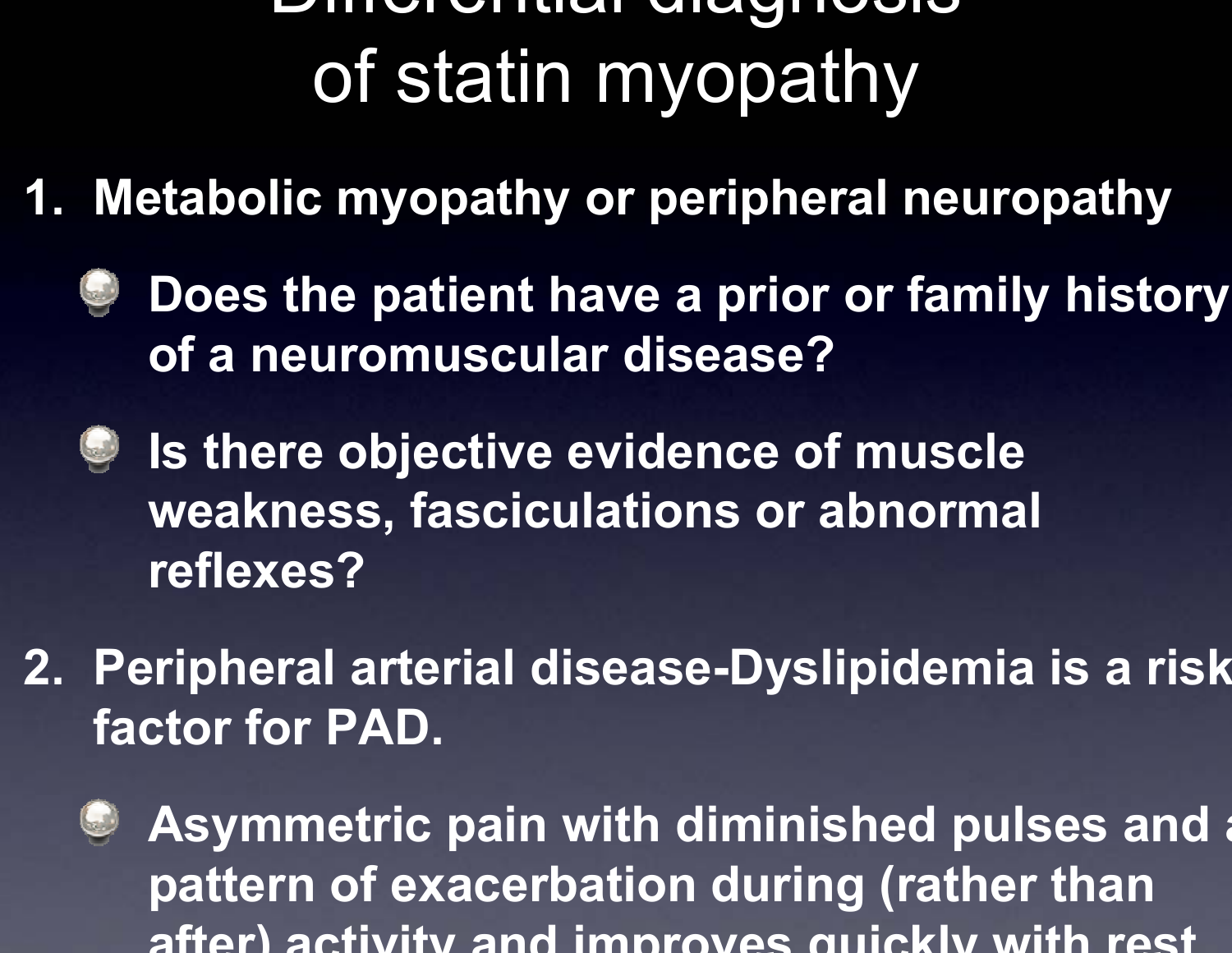# Statin Myopathy

- $\bigodot$ Strategies for addressing myopathy
	- **Switching to a different statin.**
	-

**E** Less frequent dosing or lowering the dose.

**C** Accepting a less aggressive LDL target.



Coenzyme Q10-but no compelling clinical data and the supplement is  $\sim$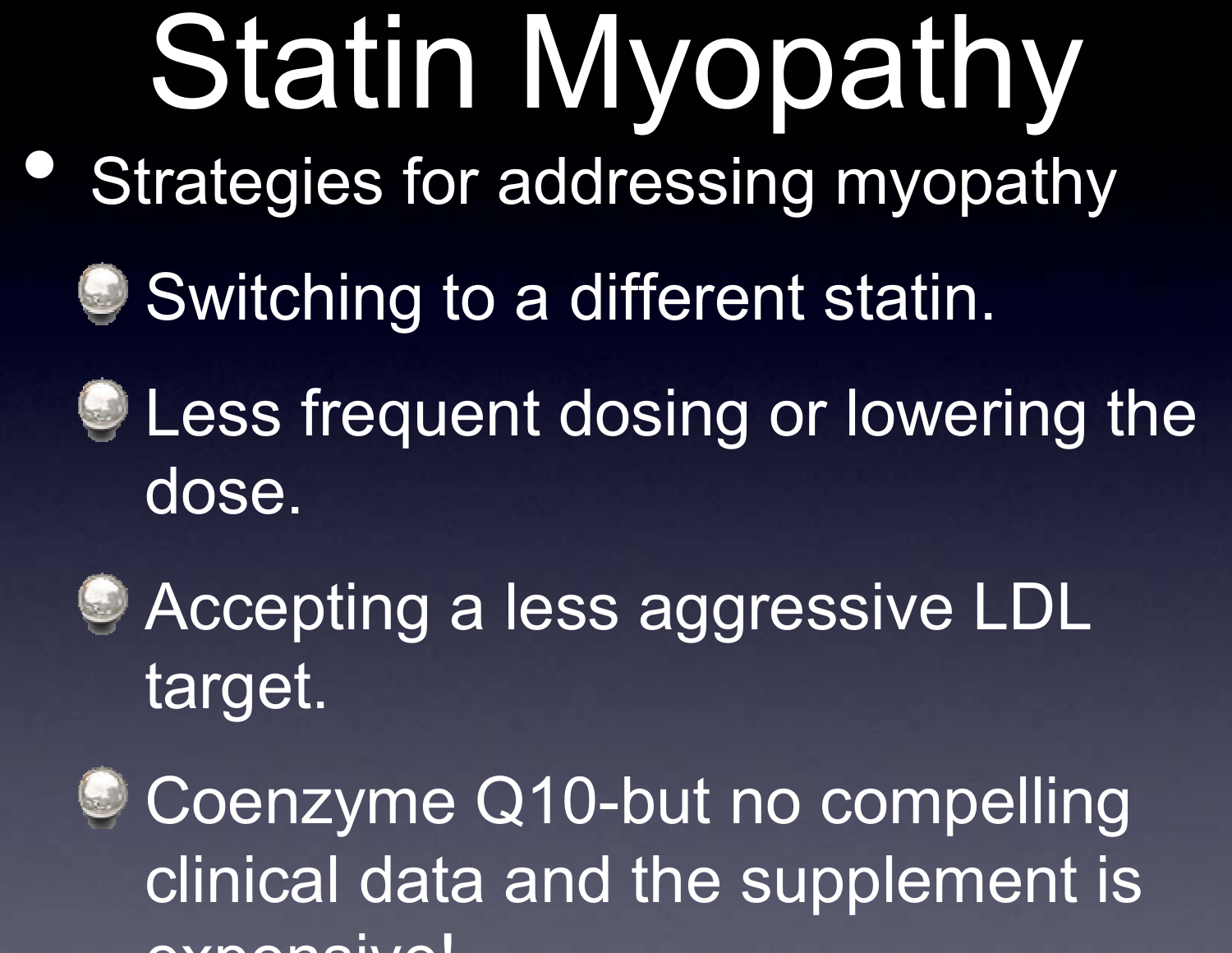## Cognitive Decline

y production and the contract of the contract of the contract of the contract of the contract of the contract o

- $\bullet$  **Issues initially raised due to a 2003 postmarketing report of memory impairment and slowing of thought processing of higher functions.**
- $\bullet$  **Flurry of press coverage this summer revisiting the issue following the release of the FDA summary on statin adverse effects.**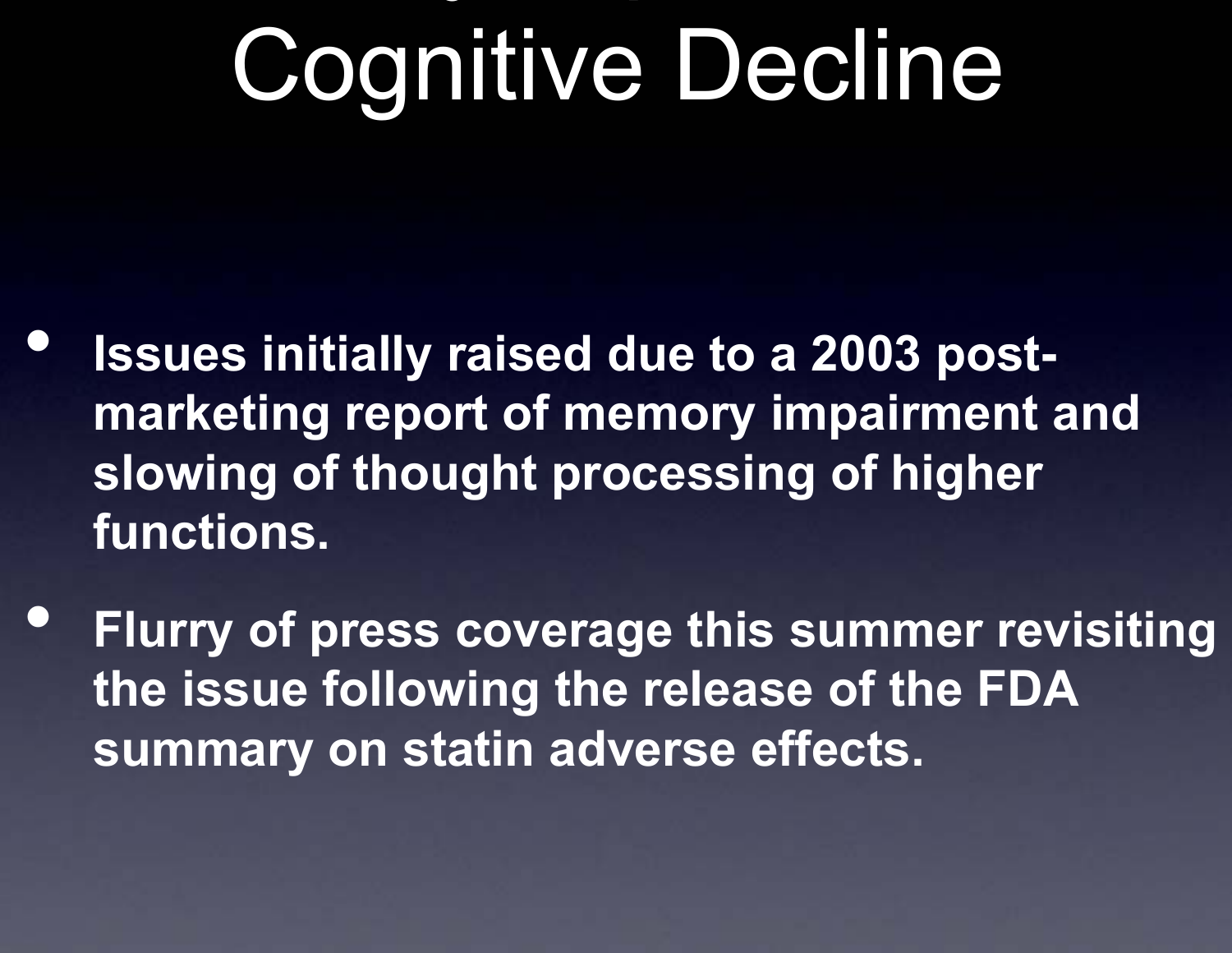#### What does the data show?

**Two large randomized studies**

 $\bullet$ 

- $\bullet$  **PROSPER-Prospective Study of Pravastatin in the Elderly at Risk for Vascular Disease-5800 subjects on 40 mg of pravastatin daily. Examined effect of drug on cognitive function with extensive tests every 9 months (mean f/u 42 months)** 
	- $\bullet$ **Findings-there was a general decline in cognitive function.**
	- $\bullet$  **No difference though between pravastatin and placebo group in regard to cognitive function, memory loss or confusion.**
- • **HEART PROTECTION STUDY-20,536 patients on 40 mg of simvastatin**
	- $\bullet$  **Assessed for change in cognitive function based on a single questionaire at end of study. Mean follow up just over 5 years.**
	- $\bullet$ **No significant difference between simvastatin and placebo**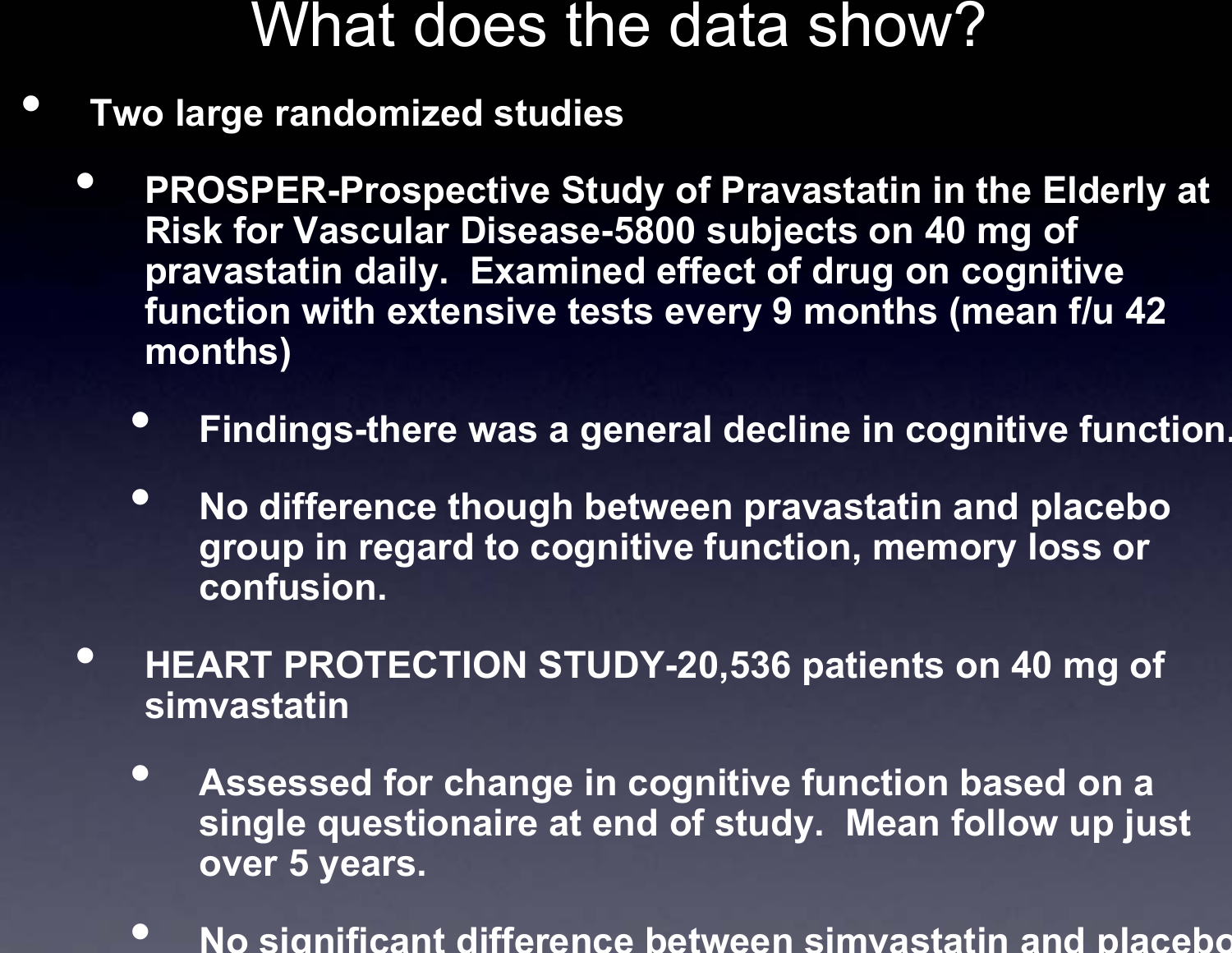### Cognitive Decline What does the data show?

- $\bullet$  Recent review of 9 observational studies revealed:
- $\bullet$  2 studies found evidence of an increased risk of cognitive impairment associated with statin use.
- $\bullet$ 3 found no effect.
- $\bullet$  4 suggested a beneficial effect of statin use on cognitive performance.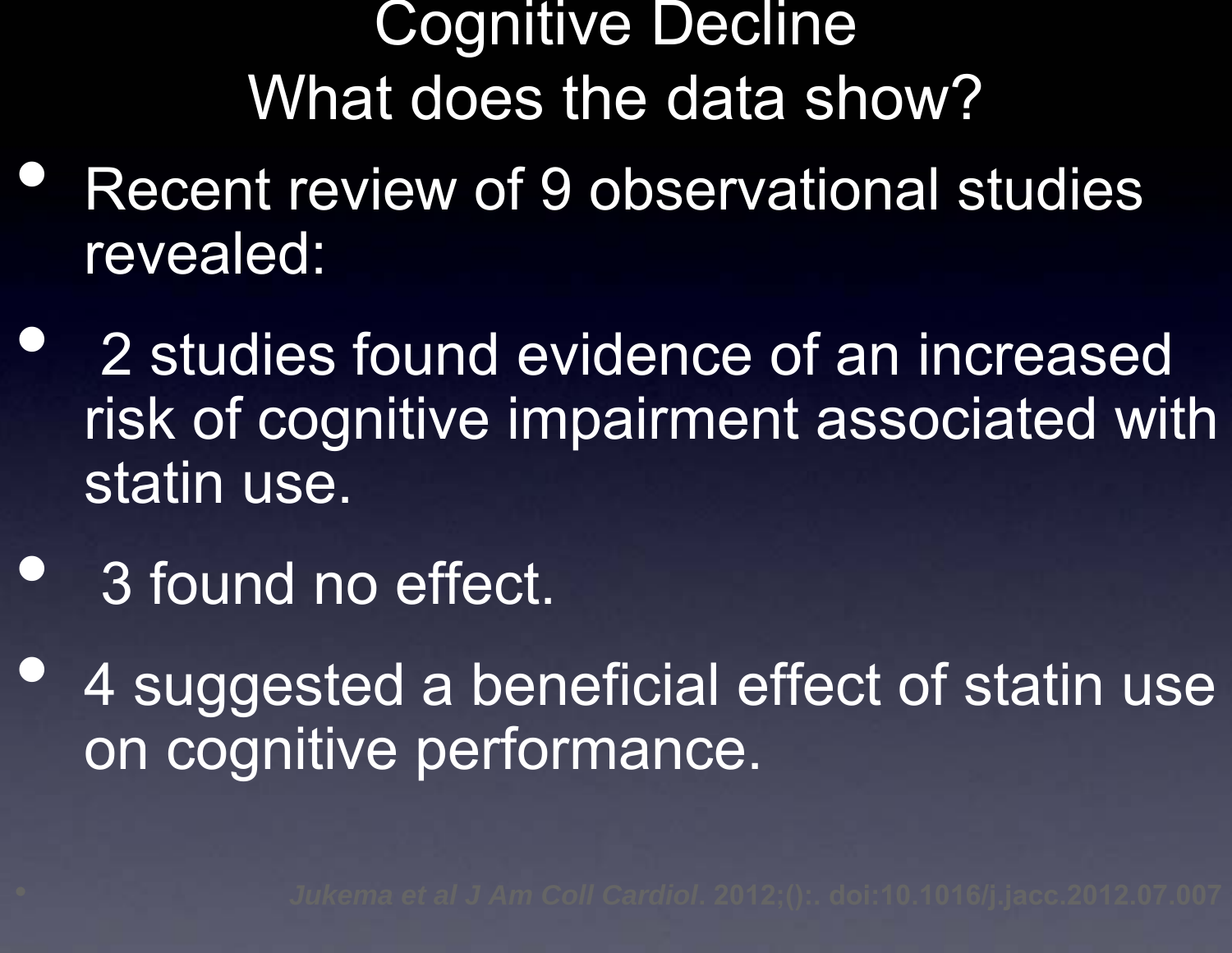## safety label changes to cholesterol lowering statin drugs July, 2012

- $\bullet$  **"Post marketing reports generally described individuals over the age of 50 who experienced notable, but ill defined memory loss or impairment that was reversible upon discontinuation of statin therapy."**
- $\bullet$  **"Data from observational studies and clinical trials did not suggest that cognitive changes with statin use are common or lead to clinically significant cognitive decline."**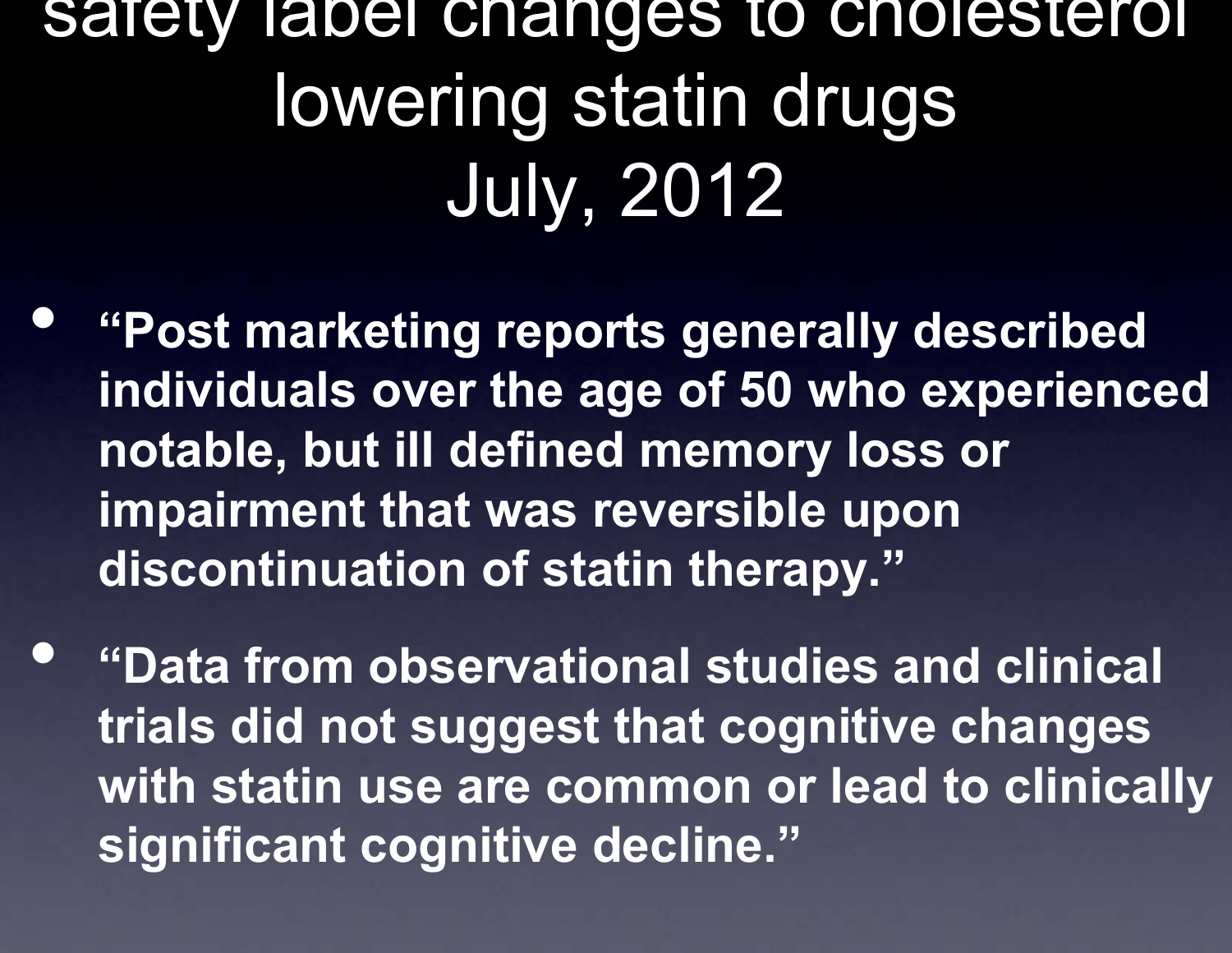## Statin use and Diabetes

- **Conflicting data from randomized trials**
- • **JUPITER-27% relative increased risk for develop m diabetes after rosuvastatin therapy.**
- • **WOSCOPS-reduced risk of diabetes following pravastatin therapy.**
- Large meta-analysis in 2010 examined this question **statin trials involving over 91,000 patients. Results:**
- •**• Statin therapy associated with 9% increased risk formation of the States of States States States States States States States States States States States States States States States States States States States States Sta incident diabetes.**
- •**P** Reduction in cardiovascular death risk, MI and CV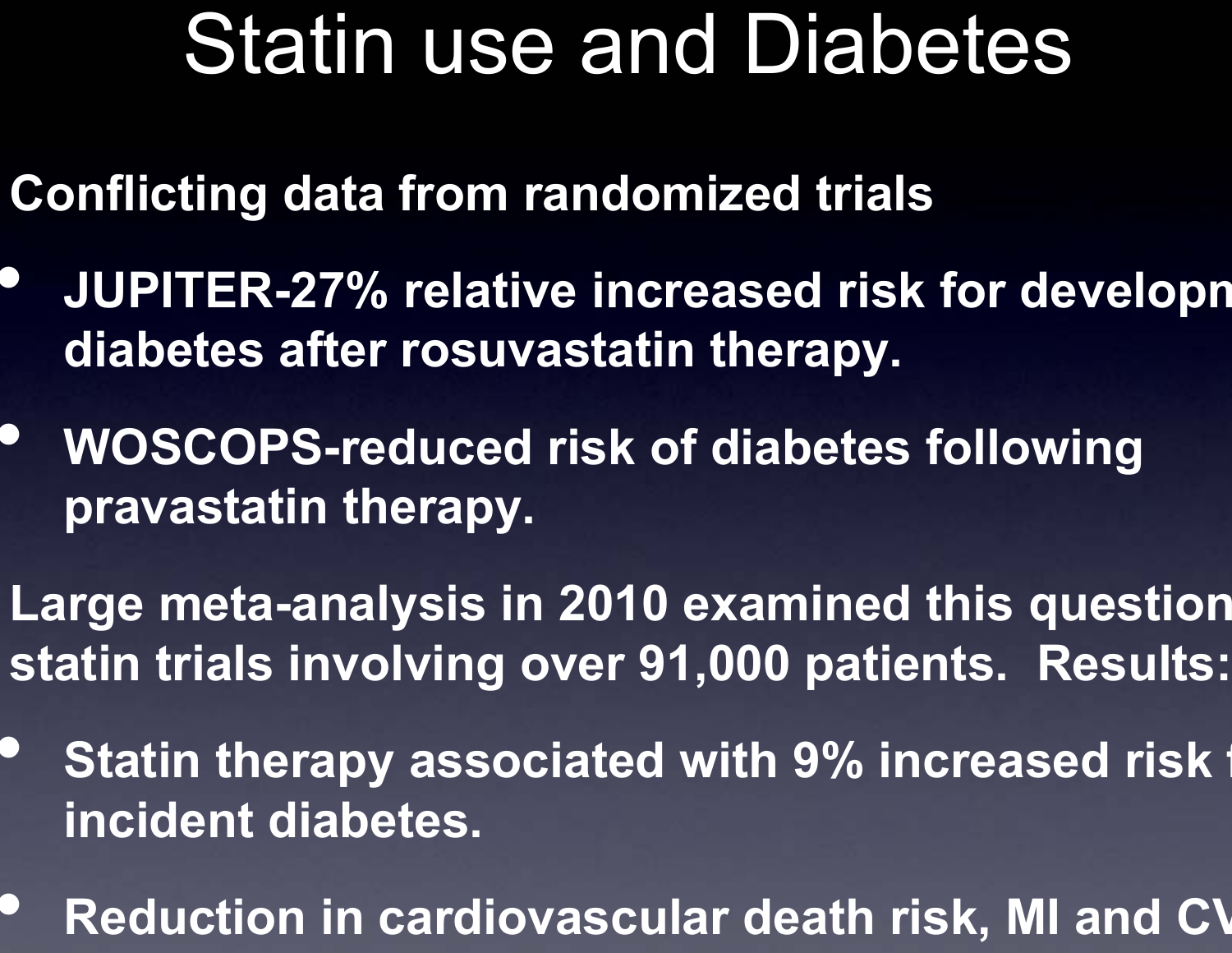#### **e Controversies of Statin Therapy: Title and subTitle B reakWeighing the Evidence**

**diol. 2012;():. doi:10.1016/j.jacc.2012.07.007**



#### **e Legend:**

**iation Between Statin Therapy and Incident Diabetes in 13 Major Cardiovascular Trials s per 1,000 patient-years. Weights are from random-effects analysis. Figure was originally published in Sattar et al. (66); ssion for its use granted by the publisher. CI = confidence interval; OR = odds ratio.**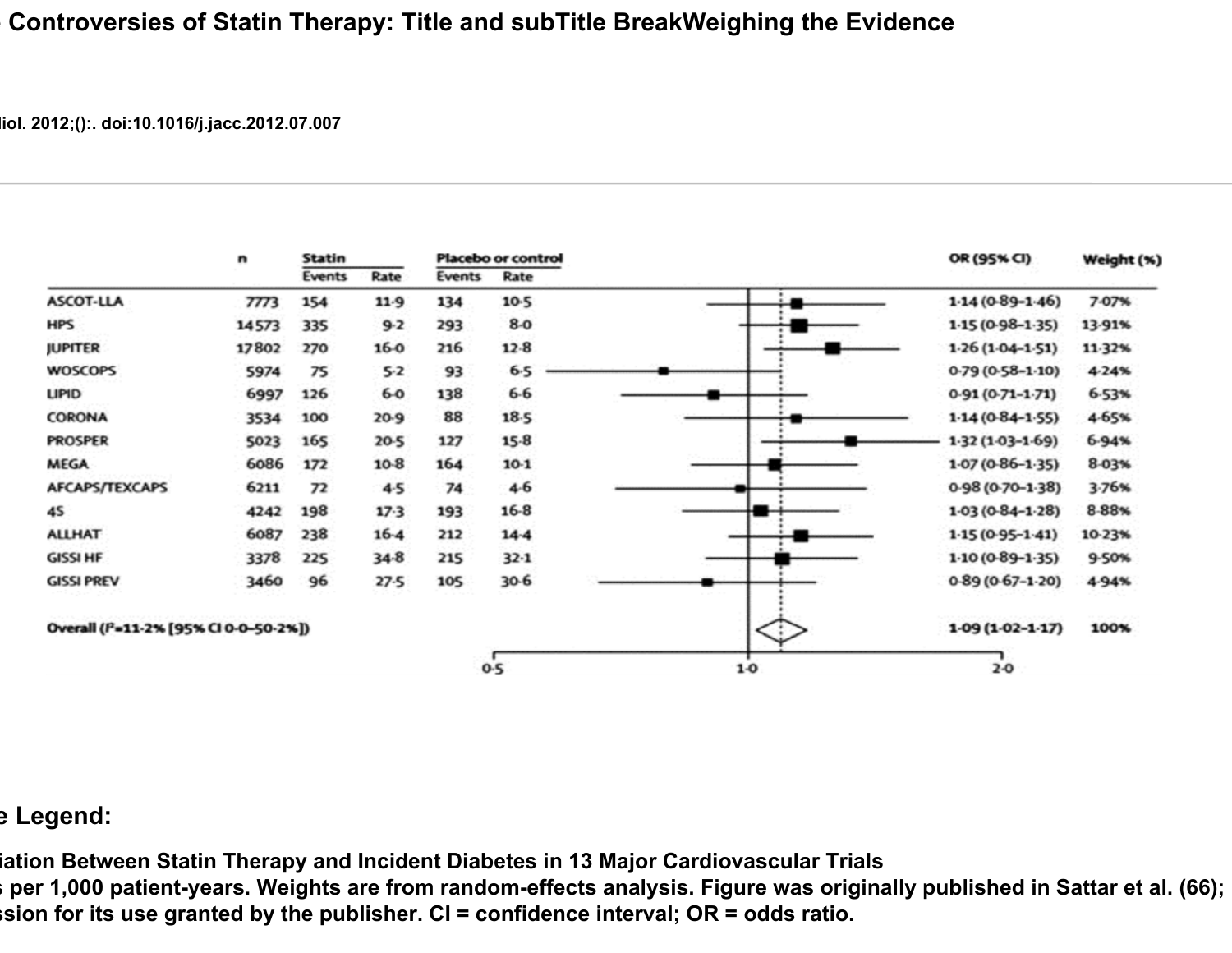### Statin use and diabetes

- •**FDA 2012 "increases in fasting serum glucose an glycosolated hemoglobin have been reported with statin use."**
- **Update on JUPITER data-risk of developing diabetes generally confined to those with risk factors for the disease including: impaired fastin glucose, metabolic syndrome, obesity or raised hemoglobin A1c.1**
- •**Follow HgbA1c or fasting glucose with lipid panels annually? Diet modification!**

Ridker et al. Cardiovascular benefits and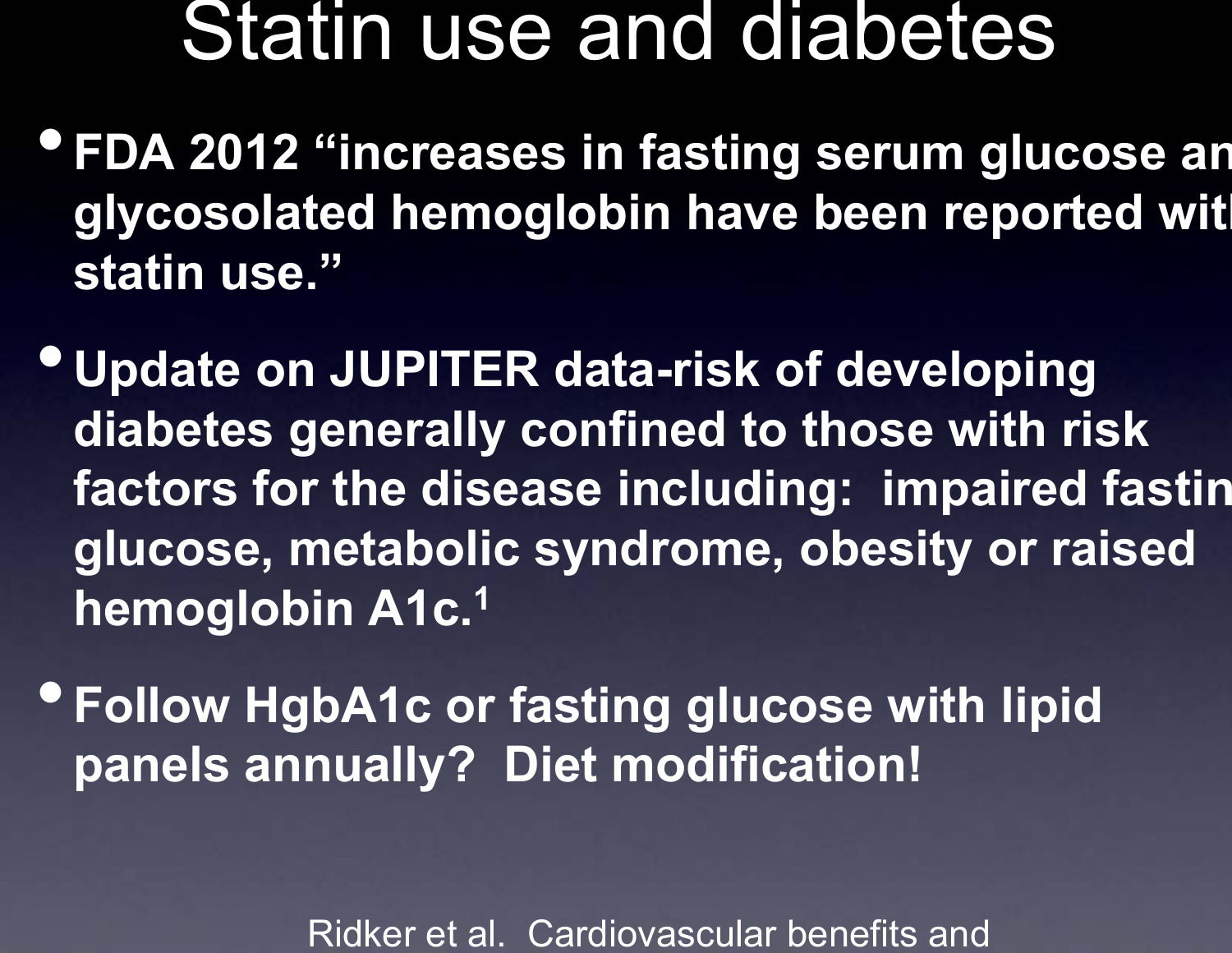## Statin Side Effects: The office visit

- $\bullet$  **First--Remember to specifically ask about side effects!**
	- $\bullet$  **Reassess risk-benefit of the medication and talks this over in detail with your patient.**
	- **Evaluate for objective evidence that the symptom is due to the statin.**
	- $\bullet$ **Don't overlook alternative diagnoses.**
	- $\bullet$  **Spend time to reassure the patient and develop a mutually agreed upon strategy to minimize the side effect.**